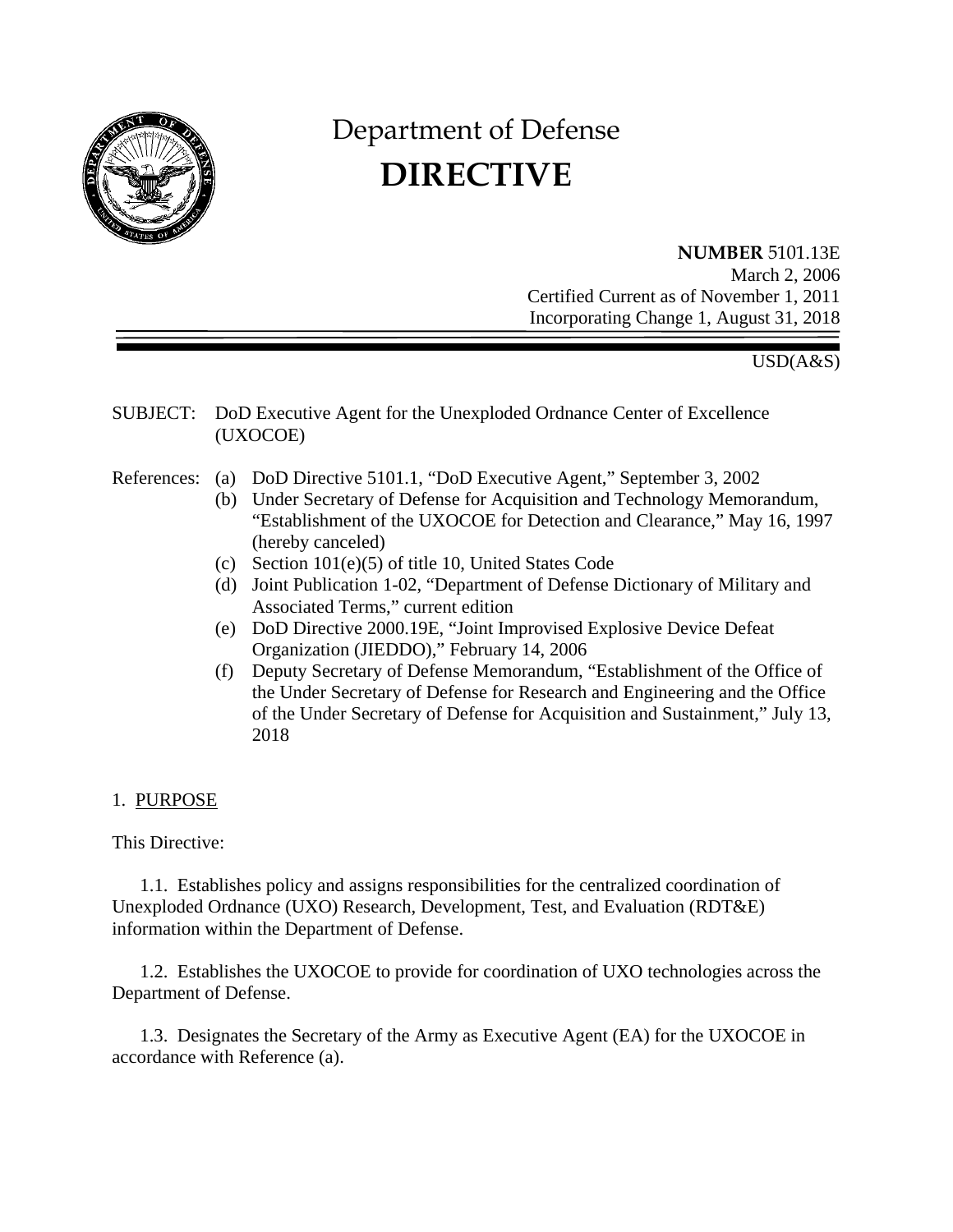1.4. Ensures DoD UXO policy objectives are met and the UXO-related requirements (e.g., detection and neutralization) of the Military Departments are coordinated in a manner that focuses resources to ensure required capabilities are met, while avoiding duplication of effort.

1.5. Cancels Reference (b).

#### 2. APPLICABILITY AND SCOPE

This Directive applies to the Office of the Secretary of Defense, the Military Departments, the Office of the Chairman of the Joint Chiefs of Staff and the Joint Staff, the Combatant Commands, the Office of the Inspector General of the Department of Defense, the Defense Agencies, the DoD Field Activities, and all other organizational entities in the Department of Defense (hereafter referred to collectively as the "DoD Components").

# 3. DEFINITIONS

Terms used in this Directive are defined in Enclosure 1 or in Joint Publication 1-02 (Reference (d)).

# 4. POLICY

It is DoD policy to:

4.1. Develop and/or acquire, in a cost-effective manner, UXO technology meeting user requirements.

4.2. Centrally coordinate the DoD UXO RDT&E program through the UXOCOE.

4.3. Avoid potential duplication and/or overlapping efforts in UXO detection.

4.4. Maintain awareness of UXO technological capabilities and UXO-related RDT&E efforts of other government agencies, industry and academia, and the international community; and have the UXOCOE serve as DoD's link to make readily available this information to DoD UXO RDT&E organizations.

# 5. RESPONSIBILITIES

5.1. The Under Secretary of Defense for Acquisition, Technology, and Logistics (USD(AT&L)) shall:

5.1.1. Provide policy oversight for DoD's UXO RDT&E Program.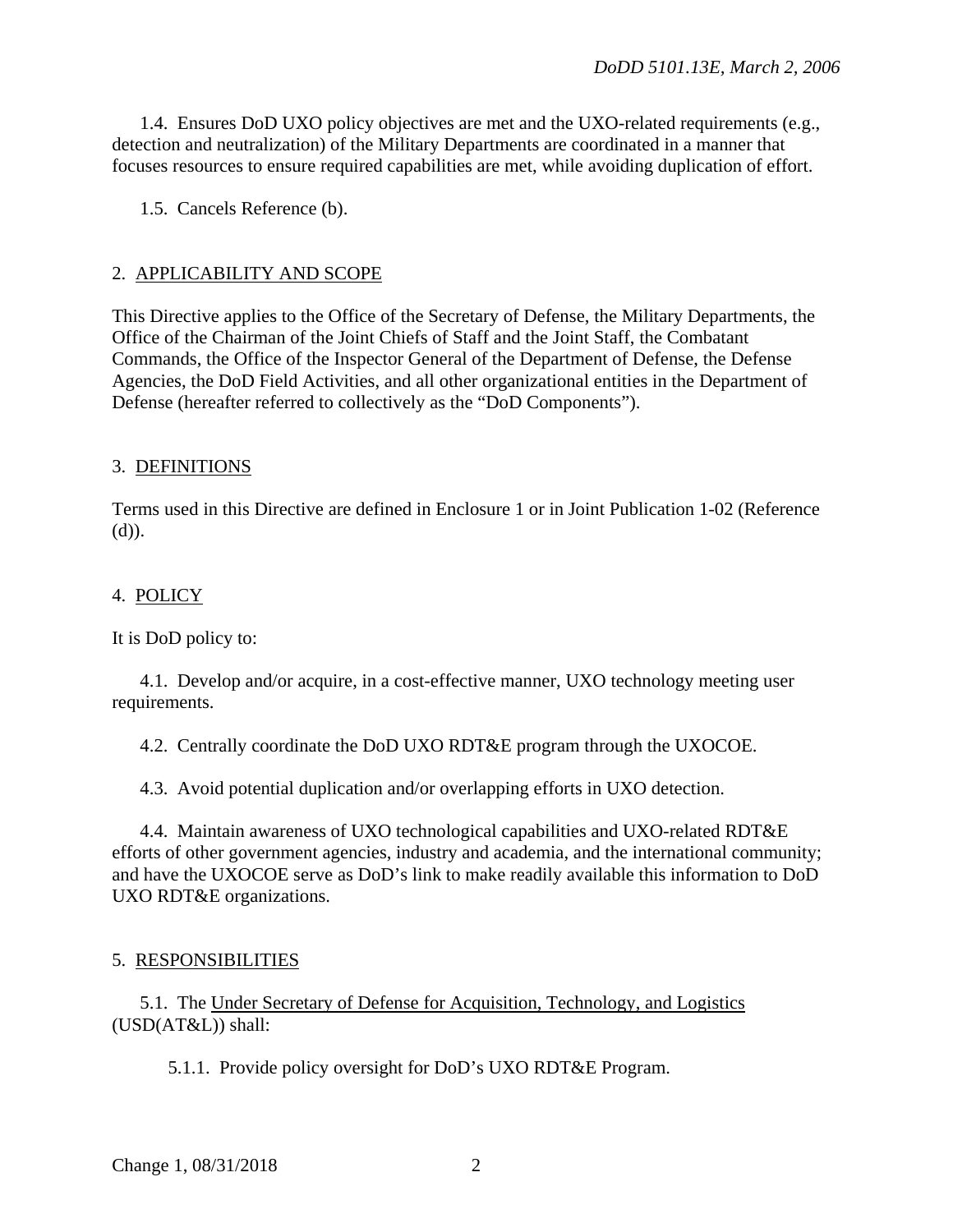5.1.2. Resolve, in coordination with the EA and the other DoD Components, programmatic issues that the EA or DoD Components refer to the USD(AT&L).

5.1.3. Approve the UXOCOE Annual Report.

5.2. The Secretary of the Army shall:

5.2.1. Serve as the DoD EA for the UXOCOE.

5.2.2. Designate an office of primary responsibility (OPR) within the Army for matters related to the UXOCOE program.

5.3. The Executive Agent for UXOCOE shall chair the UXOCOE and execute management oversight and funding responsibilities for the UXOCOE.

5.4. The UXOCOE shall:

5.4.1. In addition to the chair, consist of representatives from the Assistant Secretary of Defense for Research and Engineering (ASD(R&E)), under the authority, direction, and control of the USD(AT&L); the Assistant Secretary of Defense for Special Operations and Low Intensity Conflict (ASD(SO/LIC), under the authority, direction, and control of the Under Secretary of Defense for Policy (USD(P)); the Director of Operational Test and Evaluation (DOT&E); the Chairman of the Joint Chiefs of Staff; the Secretary of the Army; the Secretary of the Navy; and the Secretary of the Air Force.

5.4.2. Ensure the effective coordination of RDT&E related to DoD's UXO technology requirements and that UXO-related RDT&E provides the Department of Defense with the capabilities required to accomplish its mission by:

5.4.2.1. Serving as DoD's focal point for requirements and capabilities coordination for UXO RDT&E programs for DoD's UXO Mission Areas: Countermine (CM), Explosive Ordnance Disposal (EOD), Humanitarian Demining (HD), Range Sustainment (RS), and Munitions Response (MR).

5.4.2.2. Establishing and maintaining a central repository for information related to DoD's UXO RDT&E programs.

5.4.3. Provide to senior DoD officials visibility of DoD Components' UXO RDT&E activities and DoD's efforts to combat improvised explosive devices by:

5.4.3.1. Preparing an annual report summarizing DoD's UXO RDT&E activities.

5.4.3.2. Preparing a Strategic Science and Technology Roadmap for UXO Technologies each budget cycle.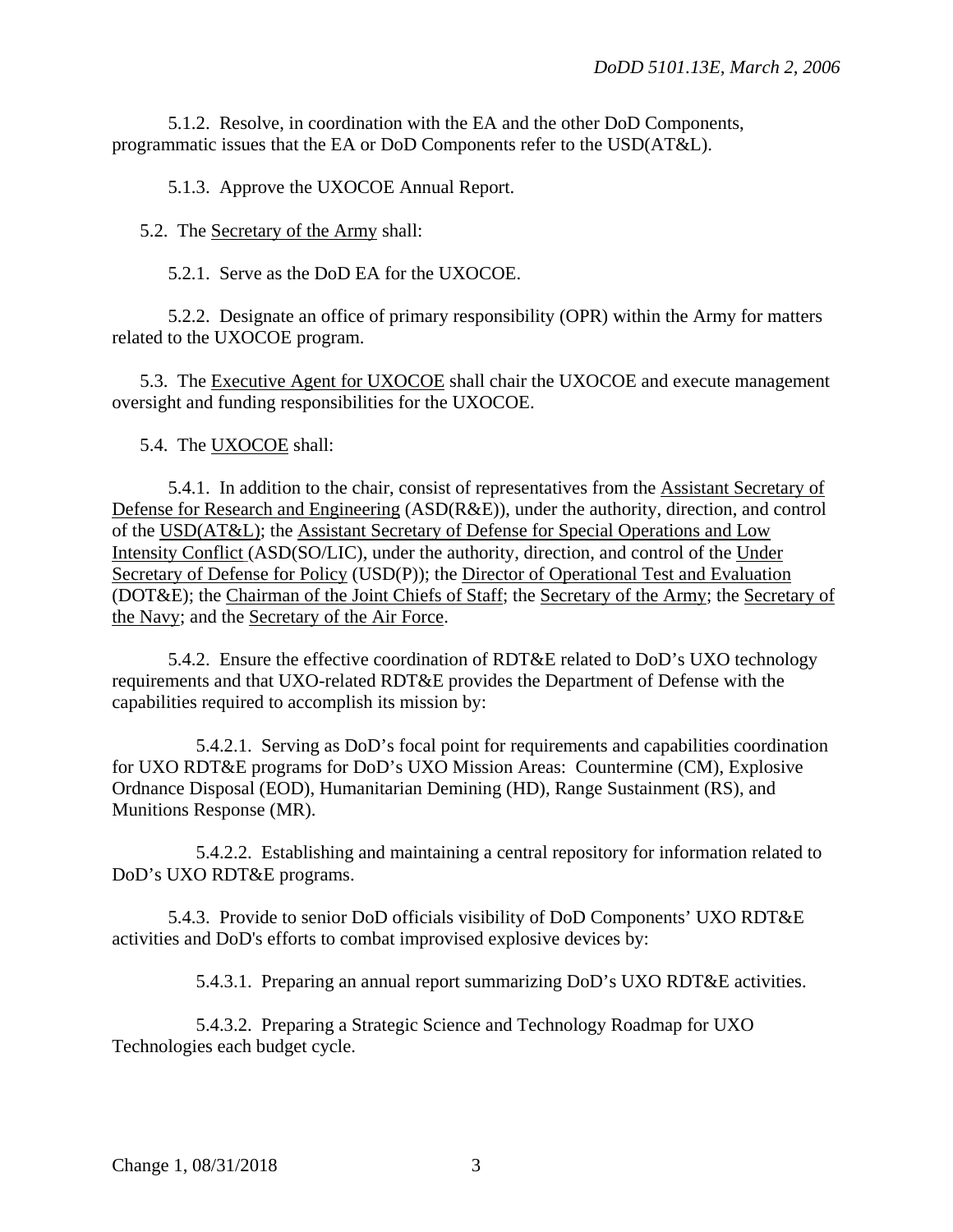5.4.4. Serve, in coordination with USD(P), as DoD's central coordination point for UXO RDT&E with the Department of Homeland Security, State and local government agencies, and the law enforcement community.

5.5. The ASD(R&E), under the authority, direction, and control of the USD(AT&L); the ASD(SO/LIC), under the authority, direction, and control of the USD(P); the DOT&E; the Chairman of the Joint Chiefs of Staff; the Secretary of the Navy; and the Secretary of the Air Force shall each:

5.5.1. Designate an OPR for all matters related to the UXOCOE program.

5.5.2. Provide a primary liaison to the UXOCOE who shall:

5.5.2.1. Support UXOCOE mission requirements.

5.5.2.2. Arrange for subject matter experts for mission specific tasks, when required.

6. RELATIONSHIP. Coordinate and exchange information with the Director, JIEDDO, as written in paragraph 7.1.3 of DoD Directive 2000.19E (Reference (e)).

7. RELEASABILITY. UNLIMITED. This Directive is approved for public release and is available on the Internet from the DoD Issuances Website at http://www.dtic.mil/whs/directives.

9. SUMMARY OF CHANGE 1. This change reassigns the office of primary responsibility for this Directive to the Under Secretary of Defense for Acquisition and Sustainment in accordance with the July 13, 2018 Deputy Secretary of Defense Memorandum (Reference (f)).

# 8. EFFECTIVE DATE

This Directive is effective immediately.

Molton England

Enclosures-1 E1. Definitions